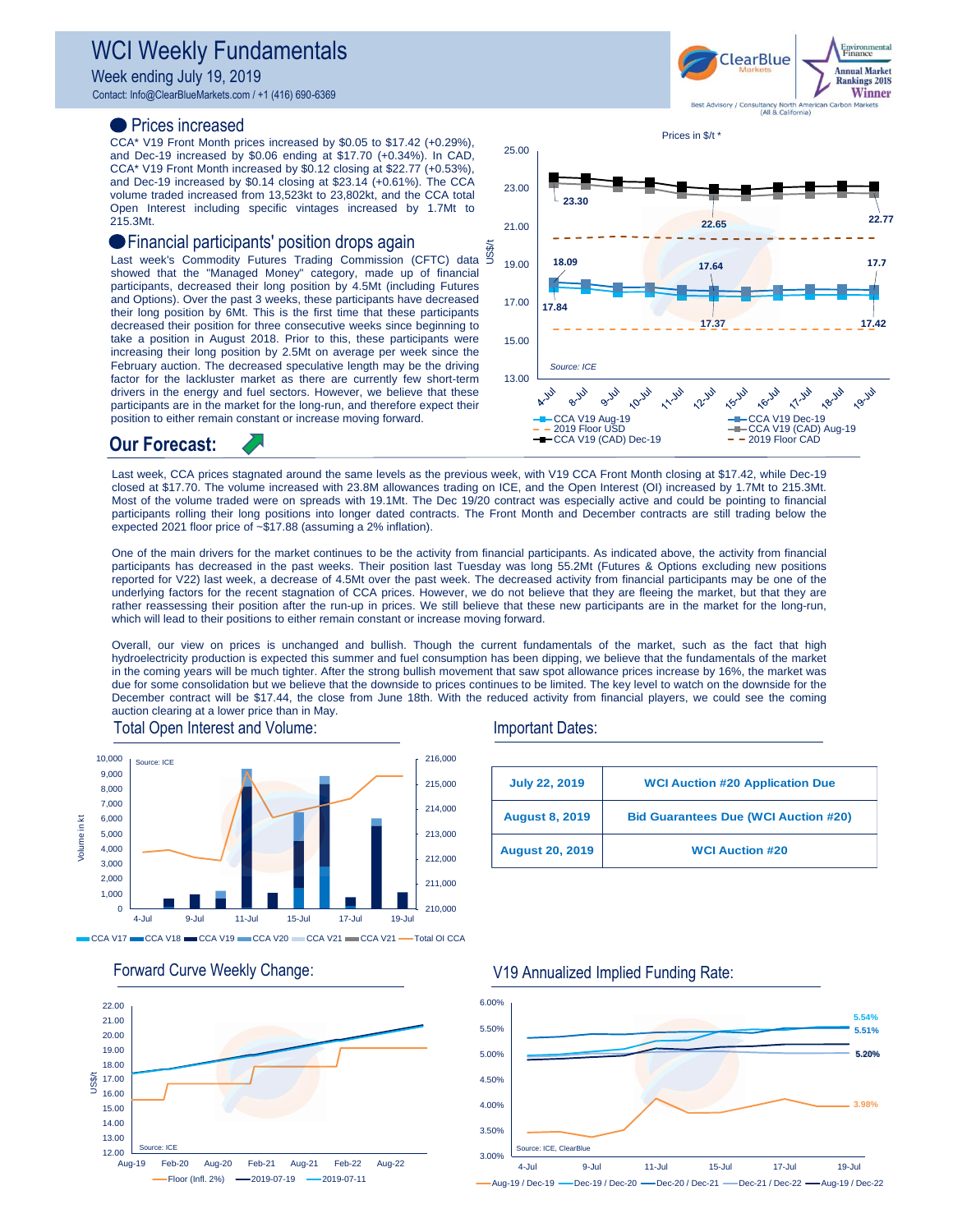Week ending July 26, 2019

Contact: Info@ClearBlueMarkets.com / +44 7552 928028

#### Prices decreased

EUA Dec-19 decreased €0.60 last week and closed at €28.29. Traded volumes decreased compared to the previous week with 80.8Mt versus 106.2Mt exchanging hands on ICE across contracts. The total Open Interest increased by 12.5Mt for a total of 956.1Mt.

August auction volumes at a two-year monthly low August has historically been a relatively bullish month in most years because of lower auction volumes to account for less demand during the holidays. Due to the Market Stability Reserve and no sales of UK allowances, this year's August auction volumes will be the lowest monthly supply of allowances in the ETS in over two years at 29.2Mt. Last year, EUA prices increased by nearly 20% in August with 46.6Mt EUAs available for auction. The upcoming low volume is expected to be bullish for the market, although it is possible that the market may be maturing to recognize the historical trend of low August volumes and not react as severely compared to previous years, which could soften some of the bullishness.





**Our Forecast:**

EUA Dec-19 initially rose to an 13-year nominal high of €29.81 towards the beginning of the week, but dipped later in the week and closed at €28.29, down €0.60 week on week. Last week, the fundamentals of the market were expected to become much tighter due to the 2nd summer heatwave of the summer and the fact that some Nuclear plants have shut down in France, but it appears that some profit-taking took place. Brexit still remains a main bear flag in the coming months as a no-deal scenario could retrace most of the recent gains.

Last week, on July 24, as anticipated, Boris Johnson was announced to be the newest UK Prime Minister. Although the Brexit path remains uncertain, the exit date has been postponed, meaning that UK entities are still required to comply to the system for the moment. Because of the recent development, we believe, however, that the Brexit risk has increased. We still assume that the UK is unlikely to auction allowances before Q4, which will tighten the market in the coming months. A no-deal Brexit remains on the cards, which could see prices plummet by between €3 and €5.

Fundamentally, we remain bullish moving forward, mainly due to the MSR impact on the supply in the long-run. In the shorter term, power fundamentals and the low auctioning in August will limit the downside. The latest Brexit news is not positive, making it key to follow in the coming weeks. The market is still expected to react nervously to any Brexit news and with most participants bullish on EUA prospects, this means prices could fall sharply on any indication of a no-deal.



Auction Calendar:







\*Dark 40% efficiency - Emission intensity 0.851 / Peak Spark 50.4% efficiency - Emissions intensity 0.401